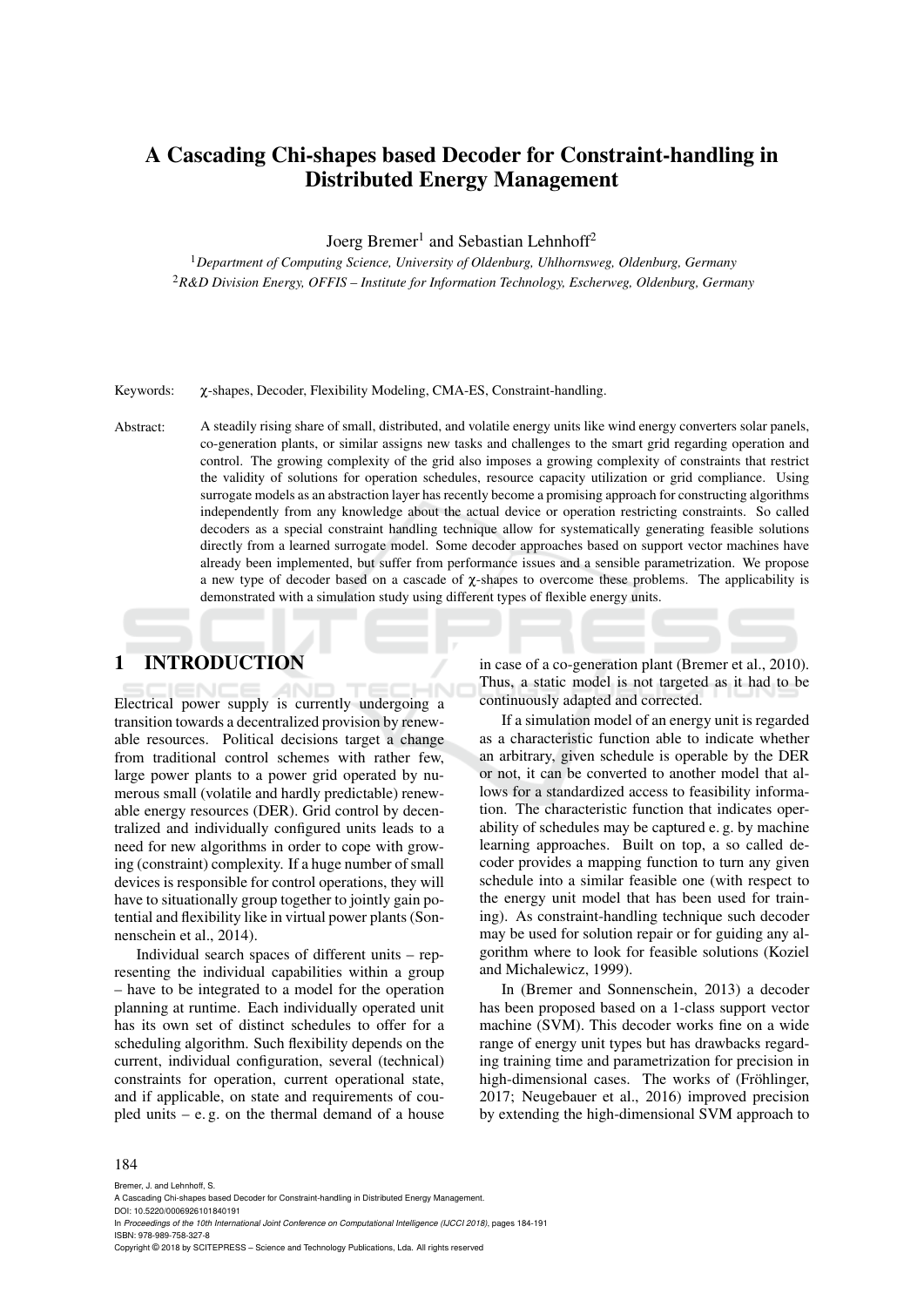a cascade of classifiers for the flexibility model. But, for this cascading approach no cascading decoder is known so far.

We present a new approach for flexibility modeling and decoder based on χ-shapes that constitute a concave hull as model for the feasible region of an energy unit. With this approach performance as well as precision can be improved by integrating the cascade architecture. In addition, as the χ-shape model works directly in data space as oppose to SVM approaches that model in reproducing kernel Hilbert spaces, new applications regarding intersection or union of flexibilities from different energy units become possible.

The rest of the paper is organized as follows. We start with an introduction to flexibility modeling and recap concave hull techniques. A description of the new approach based on χ-shapes is complemented by a hybridization with evolution strategies for demonstrating integration into optimization. Finally, a simulation study with evaluation results concludes.

### 2 RELATED WORK

## 2.1 Constraints and Flexibility Modeling

In order to understand, the concept of flexibility surrogate models and derived decoders for constrainthandling, we first have to look at the constraints and the representation of schedules.

Usually, a DER might achieve the main task it has been built for in different alternative ways. For example, a CHP (combined heat and power plant) is supposed to supply the heat for varying demand in a household at every moment in time. But, heat usage is often decoupled from heat production by using a thermal buffer store. Thus, different production profiles may be used for generating the heat. This leads, in turn, to different respective electric load profiles that may be offered as choice to a scheduling controller.

A schedule is a data vector  $\mathbf{x} \in \mathbb{R}^d$ , with number of periods *d*. For each period the *i*-th element of *x* describes the respective amount of electric energy produced or consumed in this period or respectively the mean active power output or input during this period. The term operable denotes that a schedule does not violate any constraint. The term constraint comprises hard (usually technically rooted) and soft (often economically or ecologically rooted or subject to personal preferences) as well as often non-linear constraints resulting from system embedding.

Real world problems often face nonlinear and/ or



Figure 1: Simplified 2-dimensional example for the scope of action of a modulating co-generation plant with the superposition of three constraints (cf. (Bremer et al., 2010)).

combined constraints. The set of constraints defines the shape of a region within the search space (the hypercube defined by operation parameter limits) that contains only feasible solutions. This feasible region might be arbitrary shaped and discontinuous. It is this region that defines feasibility and flexibility and that has to be modeled to allow distinguishing operable and not operable schedules.

As the feasible region is a sub-vector space, constraints can be interpreted geometrically. Without any constraint, the whole hypercube  $[0,1]^d$  (active power between 0 and 100%) would be a model for the region of feasible schedules. When applying constraints, different parts (sub-regions) of the hypercube drop off the feasible region, because the respective schedules are not operable. Only the remaining region (hypercube minus superposition of all regions prohibited by constraints) is the feasible region of the DER. Figure 1 shows a simplified, linear, 2-dimensional example for a modulating CHP (power may vary between min. and max. power: constraints  $C_1$ ) with a connected thermal buffer store (state of charge prohibits region  $C_3$ ); instantaneous changes in production level are prohibited by inertia (constraints  $C_{2a}$  and  $C_{2b}$ ). The remaining white region is the feasible region  $\mathcal{F}$ . We denote with  $\mathcal{F}_u$  the feasible region that is specific to an energy unit *u*. Examples from a productive system would usually comprise 96 dimensions and many more constraints, heavy non linearity and discontinuity.

A flexibility model is a surrogate model that substitutes a simulation model and checks whether a given schedule is operable under current circumstances or not. These models are classifiers to tell feasible and infeasible schedules apart (with regard to a specific unit and a specific initial operation state) without needing to simulate.

A decoder is a constraint-handling technique that imposes a relationship between feasibility and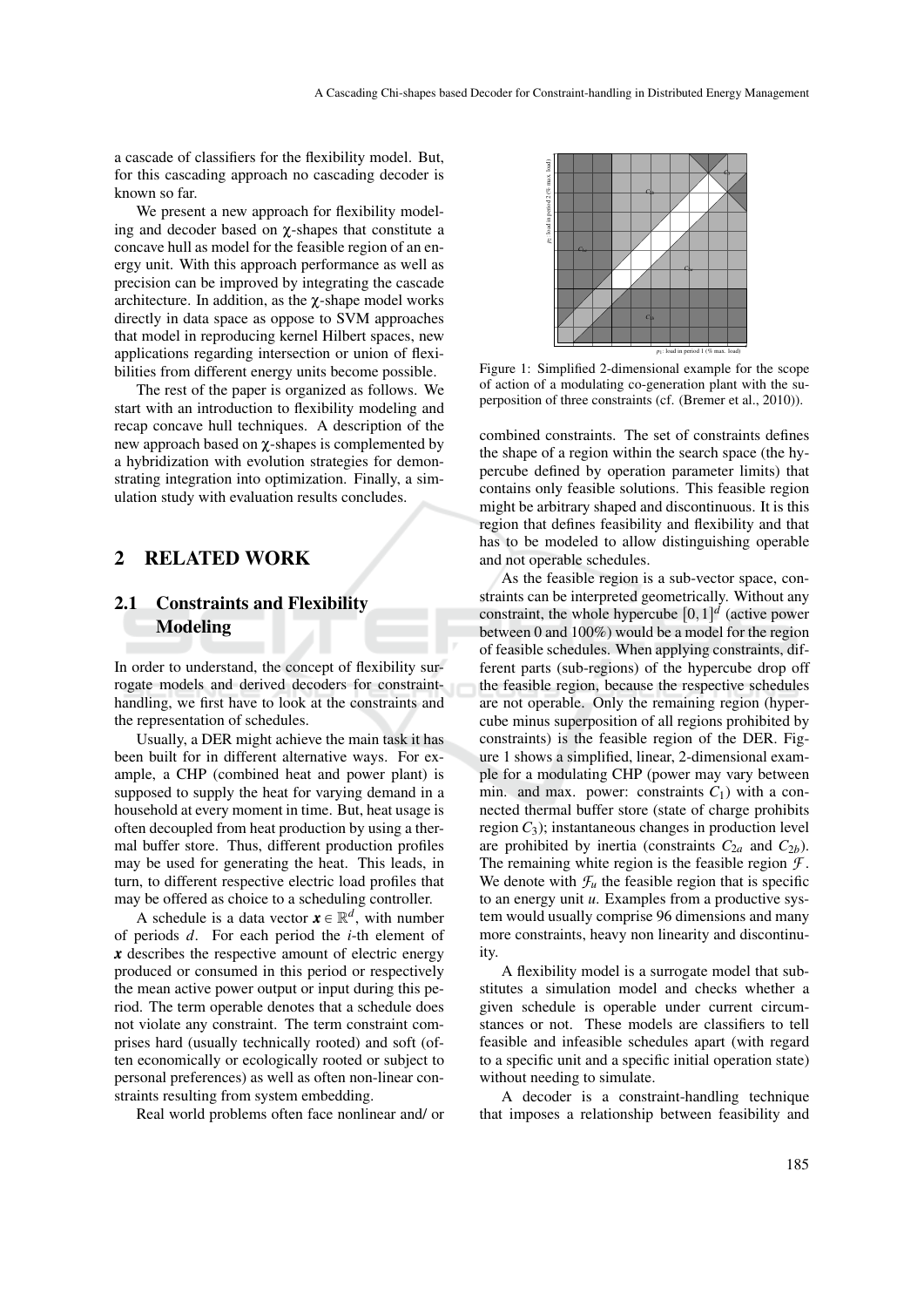decoder solutions. For example, (Koziel and Michalewicz, 1999) proposed a homomorphous mapping between an *n*-dimensional hypercube and the feasible region in order to transform the problem into an topological equivalent one that is easier to handle, although with a need for extra parameters that have to be fit empirically and with a need for explicitly given constraint formulations. Earlier approaches e.g. used Riemannien mapping (Kim, 1998).

An example for the smart grid domain is given in (Bremer et al., 2010). There, a flexibility model based on a one-class support vector data description (SVDD) (Tax and Duin, 2004) was proposed. The goal of building such a model is to learn the feasible region of the schedules of a DER by learning the enclosing boundary around the set of operable schedules. This task is achieved by determining a mapping  $\Phi: X \subset \mathbb{R}^d \to \mathcal{H}, \mathbf{x} \mapsto \Phi(\mathbf{x})$  such that all data from a given region  $X$  is mapped to a minimal hypersphere in some high- or indefinite-dimensional Hilbert space  $H$ . The images enclosing ball is used as an abstract model.

A support vector decoder can harness this relationship by mapping an arbitrary (infeasible) schedule into this high-dimensional space and moving the mapped image towards the center of the ball until it touches the surface. This translated image can then be mapped back to a now feasible schedule at the border of the feasible region. In the same way also a proportional move into the ball is possible to harness the whole feasible region.

### 2.2 χ-Shapes

Another general approach for modeling the enclosing envelope around a point cloud is using a concave hull. A concave hull constitutes a polygon that represents the characteristic shape of a set of input points (Duckham et al., 2008). One approach to representing characteristic shapes of point clouds was introduced in (Edelsbrunner et al., 2006), where  $α$ shapes were used. In (Melkemi and Djebali, 2000) *A*shapes where introduced. Both approaches are based on Delaunay triangulation and Voronoi diagrams and quickly become intractable with growing number and dimension of points. Different approaches are based on putting a lattice on the plane and defining the union of cells containing points as shape. An improvement to these so called *s*-shapes are *r*-shapes that are constituted by a union of discs around points from the given point cloud. In the 2-dimensional plane these shapes can be calculated in linear time but require a preceding step of finding suitable parameters which cannot be determined in a closed form. More geographical

information systems related approaches can e. g. be found in (Park and Oh, 2012; Moreira and Santos, 2007). In (Braune et al., 2016) a multi shape approach has been developed for clustering. In (Duckham et al., 2008) so called χ-shapes are proposed that are easy to calculate and calculation can be done in  $O(n \cdot \log n)$ .

χ-shapes are defined for finite sets of at least 3 points in  $\mathbb{R}^2$ .  $\chi$ -shapes model the spatial distribution of point sets and constitute simple polygons containing all points and bounding an area inside (or equal to) the convex hull (Duckham et al., 2008). The polygon is generated based on a convex Delaunay triangulation that is iteratively shrunk to a concave hull by removing outer edges (Rosen et al., 2014). Figure 2 gives some examples of concave hulls around point clouds.

So far, none of these methods had been used for flexibility modeling due to their disability to scale well with dimensionality. In (Hörding, 2017), a first attempt was made to combine ideas from (Fröhlinger, 2017; Neugebauer et al., 2016) – where high dimensional training sets have been disintegrated into a set of lower dimensional ones by using a cascade of classifiers for flexibility modeling – and concave hulls and χ-shapes as base model from (Duckham et al., 2008).

# 3 ALGORITHM

3.1 Model and Decoder

Here, we propose a novel method of generating a decoder for energy management algorithms that are based on  $\gamma$ -shape models of the feasible region of possible operation of an energy unit. The approach is based on the cascading χ-shape model from (Hörding, 2017) that also predicted the possible extension to a fully-fledged decoder method.

In general, the approach works as follows. In a first step, a training set is generated from an energy units' simulation model that serves as a stencil for the feasible region as in the approach from (Bremer et al., 2010; Bremer and Sonnenschein, 2013). This training set contains instances of feasible schedules with a dimension that covers the whole planning horizon. In day-ahead scheduling a schedule usually has a dimension of 96 of 15-minute intervals for 24 hours. This training set is subdivided into a set of training sets with schedules of dimension two. With this, we follow the cascading approach for better classification as proposed in (Fröhlinger, 2017). All sub training sets are overlapping in one neighboring dimension. In a second step we calculate a  $\gamma$ -shape for each of these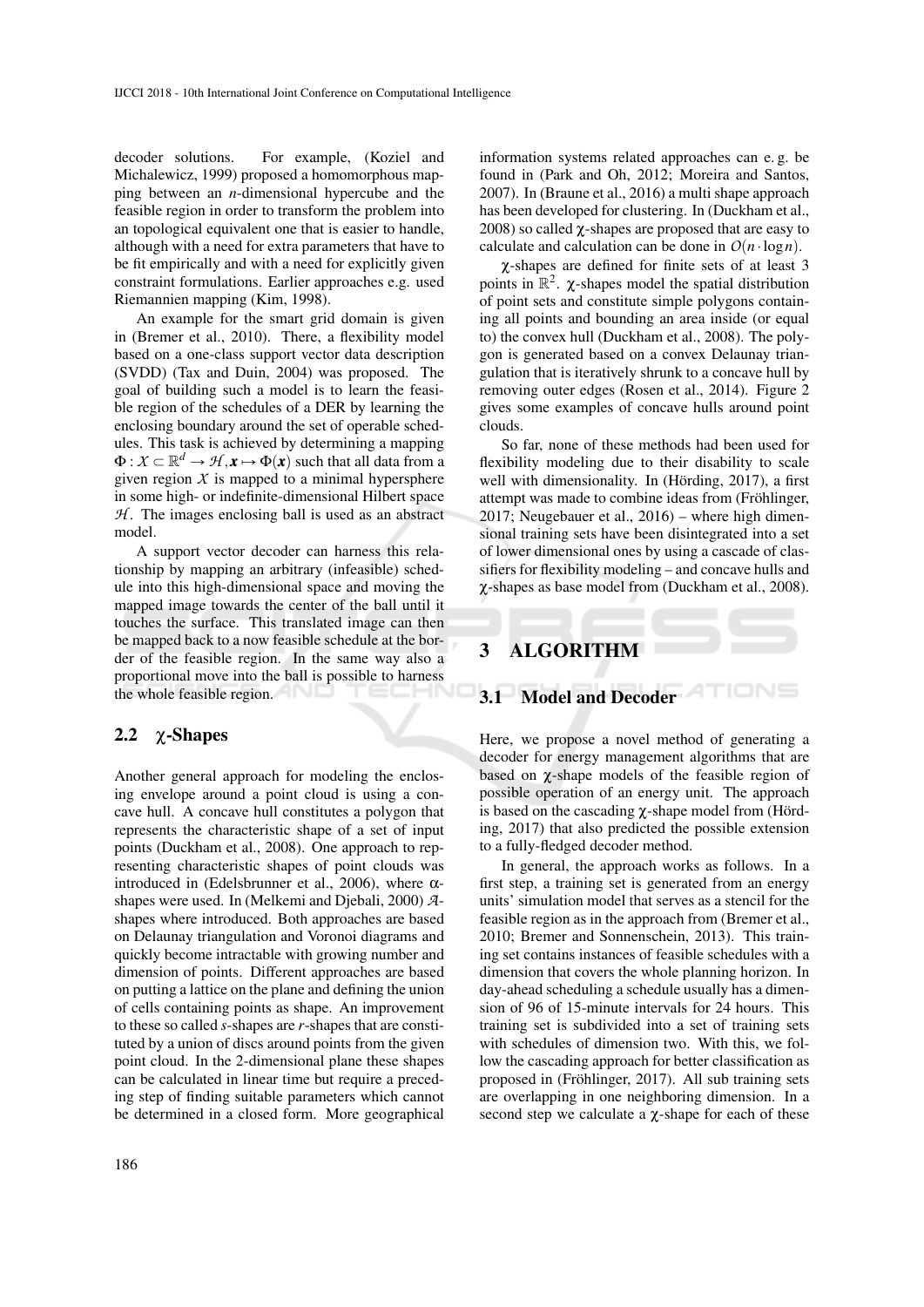sub training sets after (Duckham et al., 2008; Hörding, 2017). Finally, a decoder is derived. The task of a decoder is to map points from the exterior of the concave hull onto a point inside the hull.

Let  $\mathbf{x} = (p_1, \dots, p_d) \in [0,1]^d$  be a schedule for an energy unit for *d* time intervals. The elements of *x* denote generated or consumed real power in p.u. (percentage of rated power) during the respective time interval. Let  $X = \{x_1, \ldots, x_n\}$  be a training set with instances  $\mathbf{x}_i$  of random, feasible schedules.

Let  $x$  be an infeasible schedule (point) from the exterior. We start by mapping the first dimension of *x*. This has to be done by line search. The first point along the *x*-axis  $x_0$  that guarantees an intersection of the line segment  $(x_0,0)(x_0,1)$  with the first  $\chi$ -shape polygon is taken as an anchor for the mapping.

Let  $X^{(j)} = \{(p_j, p_{j+1})\}_n$  with  $j \in \{1, ..., d\} \subseteq \mathbb{N}$ be a 2-dimensional training set comprising only an intersection plane of the original training set along axis *j* and  $j + 1$ . We now break down the original highdimensional training set *X* into a set of 2-dimensional training sets  $\{X^{(1)}, X^{(2)}, \ldots, X^{(d-1)}\}$ .

For each of these 2-dimensional planes a χ-shape  $S_j(X^{(j)})$  is constructed enclosing the values of feasible power for 2 succeeding time intervals *j* and  $j + 1$ in the schedule. The  $\chi$ -shape consists of a set of line segments  $\{\ell_i\}_{i \in \mathbb{N}^+}$  defining a closed polygon enclosing points of feasible power projected onto the respective plane.



Figure 2: χ-shape model of the 9-dimensional flexibility of a co-generation plant with hourly resolution.

For a simple polygon like  $S_i$  it can be easily checked whether a given point lies inside (or on the boundary) or outside, e. g. with the ray-casting algorithm (Shimrat, 1962). We denote with  $\mathbf{x}^{(j)}$  =  $(p_j, p_{j+1}) \subseteq S_j$  that dimensions *j* and *j* + 1 of *x* are contained in (lie inside)  $S_j$  or lie on the boundary.

Now we can define a model for the feasible region: Let  $\mathcal{M}(x)$  be a general indicator function

$$
\mathcal{M}(\mathbf{x}) = \begin{cases} \text{true} & \text{if } \mathbf{x} \in \mathcal{F} \\ \text{false} & \text{else} \end{cases} \tag{1}
$$

 $M$  can be defined with the help of the  $χ$ -shape set  $\{\mathcal{S}_j\}_{j \in \{1,\dots,d-1\}}$ :

$$
\mathcal{M}_{\chi}(\mathbf{x}) = \begin{cases} \text{true} & \text{if } \mathbf{x}^{(j)} \sqsubseteq \mathcal{S}_j \forall j \in \{1, \dots, d-1\} \\ \text{false} & \text{else} \end{cases} \tag{2}
$$

A schedule is classified feasible iff in every intersection plane the respective 2-dimensional intersection of the schedule lies inside or on the polygon defined by the respective  $\chi$ -shape. Figure 2 gives an example for 9-dimensional schedules of a co-generation plant on an hourly basis. The feasible region is modeled by 8 intersection planes each modeling two dimensions with an overlap of one.

Based on this flexibility model we can now define a decoder. Let  $z = (p_1, \ldots, p_d)$  be an infeasible schedule. For simple solution repair one could harness the shortest path to the feasible region defined by the set of χ-shapes. For each intersection plane *j* one just had to determine the point on the polygon  $S_i$  with the shortes distance to  $z^{(j)}$ .

For a more sophisticated space mapping decoder we propose the following approach: For a single, 2 dimensional intersection plane the following holds. Let  $z^{(j)} = (z_j, z_{j+1})$  be a point in  $\mathbb{R}^2$  with the first coordinate fixed and inside the  $\chi$ -shape  $S_j$ . Then  $z^{(j)}$ can be moved along the line segment  $(z_j,0)(z_j,1)$  (remember all values are scaled to  $[0,1]$ ) until  $z^{(j)}$  lies inside  $S_j$ . Let  $\tilde{z}_j$  denote the repaired coordinate of  $z_j$ . As neighboring intersections overlap by 1, the second coordinate  $z_{i+1}$  is identical with the first coordinate of the succeeding intersection. Therefore, the first coordinate there is now fixed (i.e.  $z_{i+1} = \tilde{z}_i$ ) and the second can be moved inside. This process may continue until the last coordinate of the schedule has been pushed inside the feasible region. Only for the first coordinate in the first plane a coordinate inside has to be chosen by line search as an anchor as there is no predecessor. All other coordinates can be determined systematically.

Coordinate mapping is done by moving along  $(z_j,0)(z_j,1)$ . To do this we determine the intersections of  $(z_j, 0)(z_j, 1)$  and  $S_j$ . In case there is just a single intersection point  $\mathbf{1} \in [0,1]^2$  between the  $\chi$ -shape and the line trajectory, the second coordinate of the

intersection is directly taken:  $z_{j+1} = \mathbf{t}_2$ .<br>In case of multiple intersections  $\{\mathbf{t}_1, \mathbf{t}_2, \dots, \mathbf{t}_m\}, m > 2$  we rank them according to distance  $\delta[\mathbf{t}_i, (\tilde{z}_{j-1}, z_{j+1})]$  and direction. Let  $\mathbf{t}_A$ denote the nearest intersection, ι*<sup>B</sup>* the second nearest in the same direction as  $\mathbf{1}_A$  and  $\mathbf{1}_C$  the nearest in the opposite direction. Now we determine  $\tilde{z}_{j+1}$ by translating  $P = (\tilde{z}_{i-1}, z_{i+1})$  proportionately in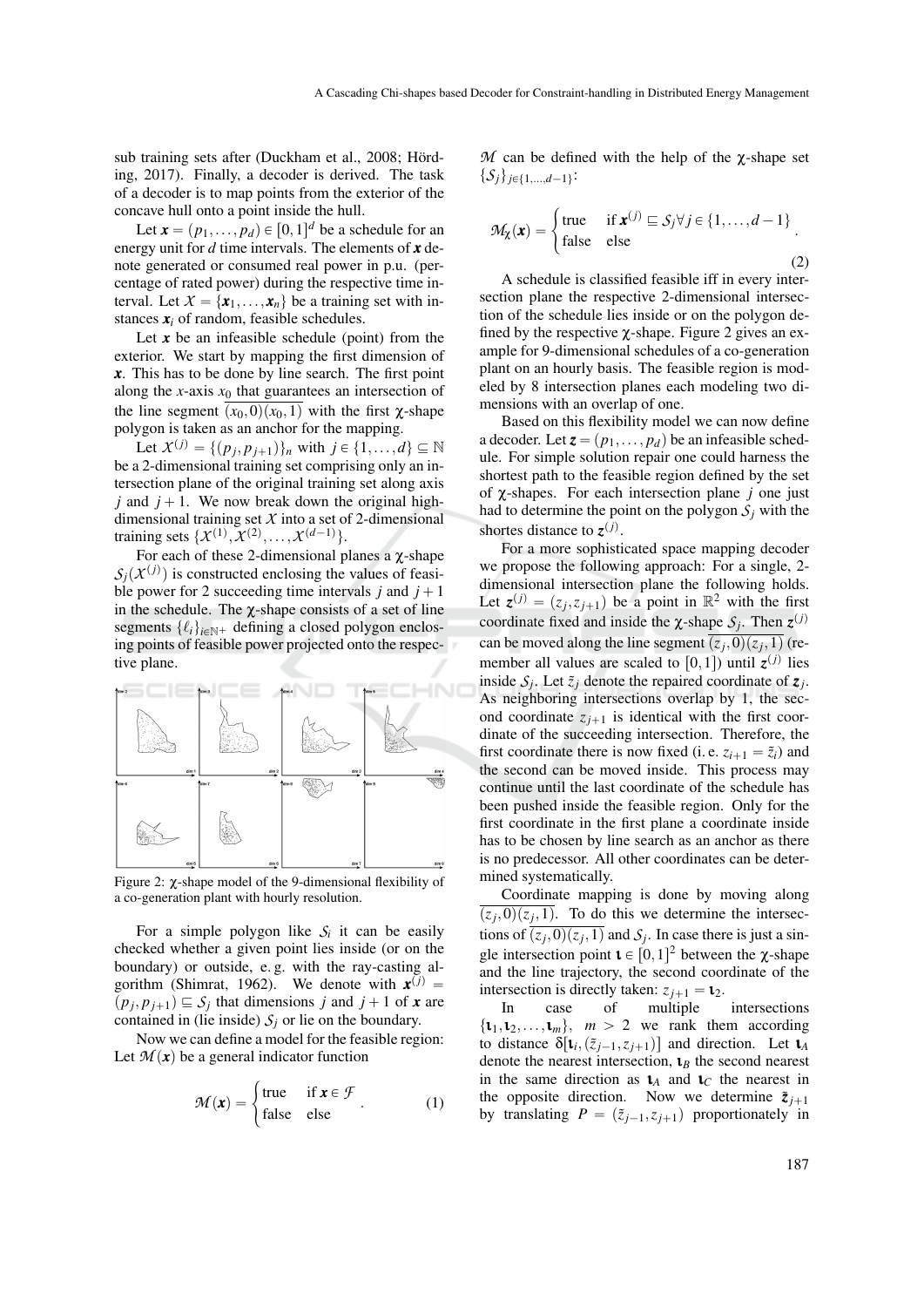

Figure 3: Basic scheme for mapping an infeasible coordinate proportionally into the feasible region.

between  $\mathbf{t}_A$  and  $\mathbf{t}_B$ :  $P^* = O + \frac{b}{a} \cdot \vec{\Delta x}$ . Figure 3 illustrates the idea. The center O between  $\mathbf{t}_A$  and  $\mathbf{t}_B$ and  $O'$  between  $\mathbf{t}_A$  and  $\mathbf{t}_C$  is determined (outer dashed lines). The aim is to map the region in between *P* and midway to  $\mathbf{t}_C$  onto the first half of the nearest inner part. The length ratio between  $a = O'_2 - O_2$ and  $b = \mathbf{t}_{A,2} - O_2$  is used to scale  $\Delta x$  accordingly for determining  $P^* = (\tilde{z}_{j-1}, \tilde{z}_{(j+1)})$  overlap  $(\tilde{z}_j, \tilde{z}_{j+1})$ .

In case of only 2 intersections,  $(\tilde{z}_{j-1},0)$  or  $(\tilde{z}_{i-1}, 1)$  is taken as  $\mathbf{1}_C$  depending on the direction of ι*A*. To wrap it up, a decoder function

$$
\chi_{dec} : [0,1]^d \to \mathcal{M}_\chi \approx \mathcal{F}_{\mathcal{U}} \tag{3}
$$

is defined by (1) line searching an anchor for the first coordinate and (2) mapping the second and all succeeding coordinate in every intersection plane proportionally into the nearest part of the respective  $\chi$ -shape along a trajectory with fixed first coordinate.

In this way, the complete exterior of the feasible region  $\mathcal F$  inside  $[0,1]^d$  is mapped onto  $\mathcal F$ . Prior to mapping, we first check with the help of the  $\chi$ -shape model  $M_\gamma$ , whether a questionable schedule z is feasible and thus is already inside  $\mathcal{F}$ . If this is the case,  $z$ is used directly and the mapping step can be omitted. On the other hand, at least in case of modeling energy units, studies have shown for the example of cogeneration plants a feasible portion of less than  $10^{-23}$ ; so mapping is the more frequent case (Bremer et al., 2010).

## 3.2 Hybridizing with Evolution Strategies

For evaluation, we need to hybridize the decoder with an optimization algorithm. The covariance matrix

adaption evolution strategy (Ostermeier et al., 1994; Hansen, 2006) (CMA-ES) is an evolution strategy well-known for it's good performance on multi modal black box problems (Hansen, 2011).

A good introduction can for example be found in (Hansen, 2011). CMA-ES is initially not designed for integrated constraint handling in constrained optimization. Nevertheless, some approaches for integrating constraint handling have been proposed. In (Kramer et al., 2009) a CMA-ES is introduced that learns constraint function models and rotates mutation distributions accordingly. In (Arnold and Hansen, 2012) an approximation of the directions of the local normal vectors of the constraint boundaries is built by accumulating steps that violate the respective constraints. Then, the variances of these directions are reduced for mutation.

CMA-ES can be hybridized with decoders as follows (Bremer and Lehnhoff, 2017; Bremer and Lehnhoff, 2018). In every iteration *g* of CMA-ES a multivariate distribution is sampled to generate a new offspring solution population:

$$
\mathbf{x}_{k}^{(g+1)} \sim \mathbf{m}^{(g)} + \sigma^{(g)}\mathcal{N}(0, \mathbf{C}^{(g)}), k = 1, \ldots, \lambda.
$$
 (4)

 $C^{(g)} \in \mathbb{R}^{n \times n}$  defines the covariance matrix of the search distribution at generation (iteration) *g* with overall standard deviation  $\sigma$ <sup>(g)</sup> which can also be interpreted in terms of an adaptive step size. The mean of the multivariate distribution is denoted by  $m^{(g)}$ ,  $\lambda \geq 2$  denotes the population size.

The new mean  $m^{(g+1)}$  for generating the sample of the next generation in CMA-ES is calculated as weighted average

$$
\mathbf{m}^{(g+1)} = \sum_{i=1}^{\mu} w_i \mathbf{x}_{i:\lambda}^{(g+1)}, \ \sum w_i = 1, \ w_i > 0, \qquad (5)
$$

of the best (in terms of objective function evaluation) individuals form the current sample  $\mathbf{x}_{i}^{(g)}, \dots, \mathbf{x}_{\lambda}^{(g)}$ . In order to introduce the decoder into CMA-ES, ranking is done with the help of the decoder mapping χ*dec* and objective function *f* :

$$
\mathbf{x}_{1:\lambda}^{(g+1)}, \ldots, \mathbf{x}_{\lambda:\lambda}^{(g+1)} = f(\chi_{dec}(\mathbf{x}_1^{(g)}, \ldots, \chi_{dec}(\mathbf{x}_\lambda^{(g)})) \tag{6}
$$

to define  $\mathbf{x}_{i:\lambda}^{(g+1)}$  as the new *i*th ranked best individual. For scheduling of energy units, *x* as solution candidate is the concatenation of schedules

$$
\boldsymbol{x} = \boldsymbol{x}_1 \boldsymbol{x}_2 \dots \boldsymbol{x}_m = (p_{11}, \dots, p_{1d}, p_{21}, \dots, p_{2d}, \dots, p_{md})
$$
\n(7)

with  $x_1, \ldots, x_m$  denoting schedules for the energy units. Finally, the covariance matrix is updated as usual, but also based on the decoder based ranking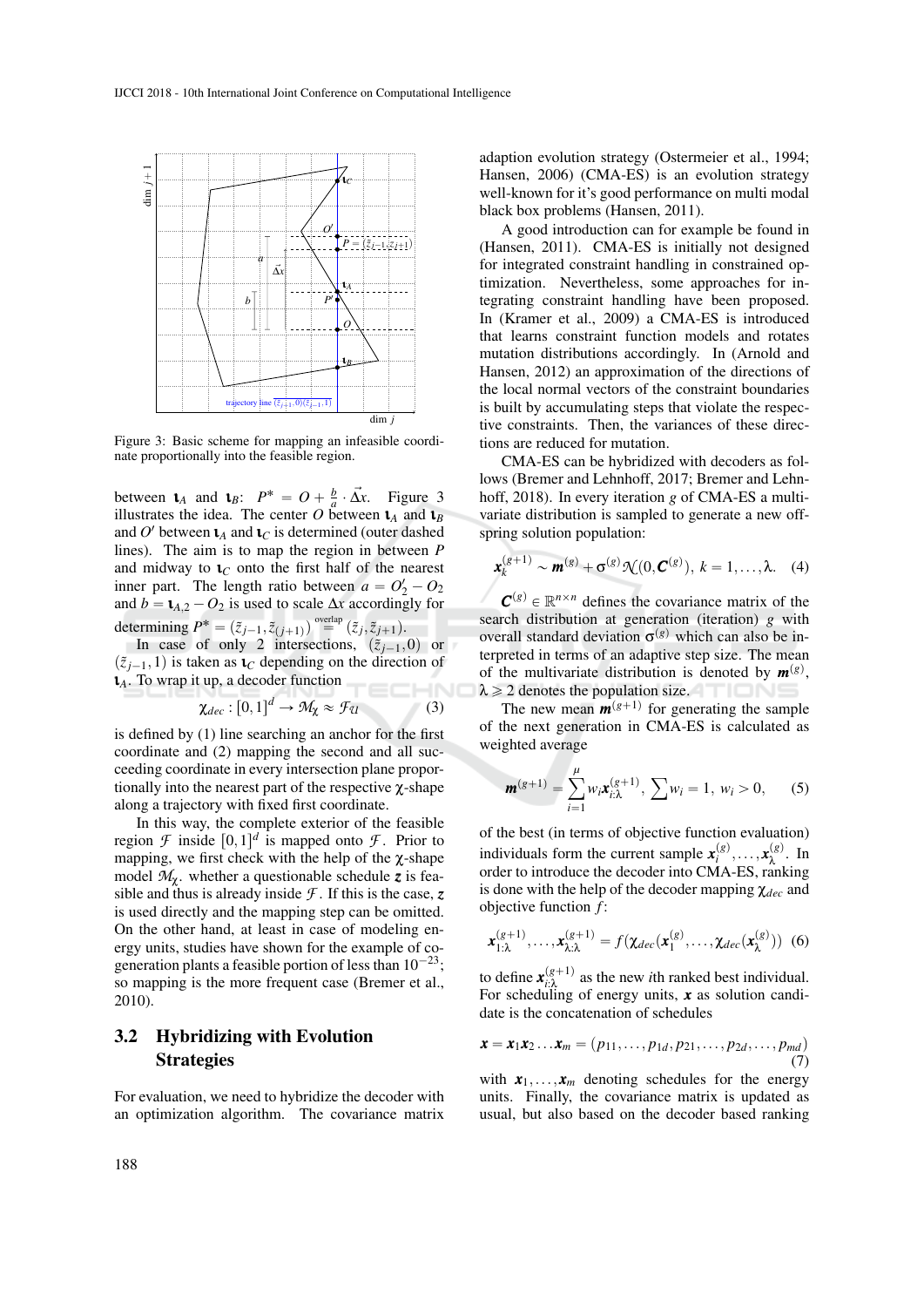Eq. 6:

$$
\mathbf{C}_{\mu}^{(g+1)} = \sum_{i=1}^{\mu} w_i \left( \mathbf{x}_{i:\lambda}^{(g+1)} - m^{(g)} \right) \left( \mathbf{x}_{i:\lambda}^{(g+1)} - m^{(g)} \right)^{\top}.
$$
\n(8)

CMA-ES has a set of parameters that can be tweaked to some degree for a problem specific adaption. Nevertheless, default values that are applicable for a wide range of problems are usually available. This also constituted its suitability for use cases in automation. For our experiments, we used default settings after (Hansen, 2011).

### 4 EVALUATION

For evaluation, we used simulations with models of several different energy units. Among them where cogenerations plants with attached thermal buffer stores (of different size) for heating a detached house, PV solar panels, ventilation systems, and heat pumps.

Table 1: Comparison of flexibility models using support vector data description and χ-shapes; npv: negative prediction value; ccr: correct classification rate.

| indicator | SV.                 | $\chi$ -shapes      |
|-----------|---------------------|---------------------|
| fallout   | $0.0300 \pm 0.0018$ | $0.0061 \pm 0.0003$ |
| precision | $0.4106 \pm 0.0095$ | $0.7256 \pm 0.0097$ |
| npy       | $0.9881 \pm 0.0005$ | $0.9835 \pm 0.0006$ |
| recall    | $0.6415 \pm 0.0143$ | $0.4902 \pm 0.0163$ |
| miss rate | $0.3585 \pm 0.0143$ | $0.5098 \pm 0.0163$ |
| specifity | $0.9700 \pm 0.0018$ | $0.9939 \pm 0.0003$ |
| ccr       | $0.9597 \pm 0.0013$ | $0.9780 \pm 0.0005$ |

For comparison with the  $\chi$ -shape decoder (XSD), we used the support vector decoder (SVD) and the related flexibility model as proposed in (Bremer et al., 2011; Bremer and Sonnenschein, 2013). In a first test, we compared the flexibility models.

Table 1 shows the results. As both flexibility models are basically classifiers, standard indicators for classifier evaluation can be used. The comparison is done using a co-generation plant. Due to the tiny share of feasible schedules for co-generation plants (Bremer et al., 2010), it is only possible to calculate the confusion matrix for rather small dimensional cases. Thus, the experiment has been conducted using 8-dimensional schedules in order to generate a sufficient number of true positive instances. The confusion matrix was calculated for both flexibility models with the help of the simulation models for comparing classification results respectively. The results show an almost equally good performance for both flexibility models types. The  $\gamma$ -shapes model shows some improvement regarding the specifity which denotes the share of correctly classified infeasible schedules and a better precision but classifies a larger share of actually feasible schedules falsely as infeasible.



Figure 4: Quality of reproduces flexibilities with different training set sizes based on Jaccard index; a value of 1 denotes perfect accordance.

As a first test for evaluating the decoders we generated training sets from different energy units and respectively trained a support vector and a χ-shape decoder. We then generated 10000 random schedules (power for each time interval  $\sim \mathcal{U}(0,1)$ ) and mapped each random schedule with both decoders. The mapped schedules where tested regarding feasibility using the original simulation model. Table 2 shows the result for 96-dimensional schedules. We used two differently parameterized (regarding shady phases) PV models and a ventilation system. All three are perfectly reconstructed by both decoders with the meaning that all schedules generated by the decoders were feasible. Nevertheless, the χ-shape decoder performs a little better here with regard to generating also schedules from the outer regions of the feasible region. This can better be seen with the specifity in Table 1. Nevertheless, for the co-generation plant, the support vector decoder shows a better performance. This is rooted in the fact that for the co-generation plant with thermal buffer store each feasible amount of energy in a period relays on schedule decisions from preceding time periods (e. g. early charging of the buffer reduces options for later operation). Because the χ-shape decoder has only an overlap of one (two succeeding time periods), it has trouble encoding relations over larger chains of time periods. Thus, the result for the high-dimensional schedules is degrades. For shorter time frames the performance is still sufficient. Reducing the time dependability by using a larger thermal store (CHP 2) reduces this effect.

Next, we evaluated the similarity between the reproduced set of feasible schedules with the actual feasible region as it is determined by the simulation model. A comparison is given in Figure 4. We used the Jaccard index for evaluating similarity between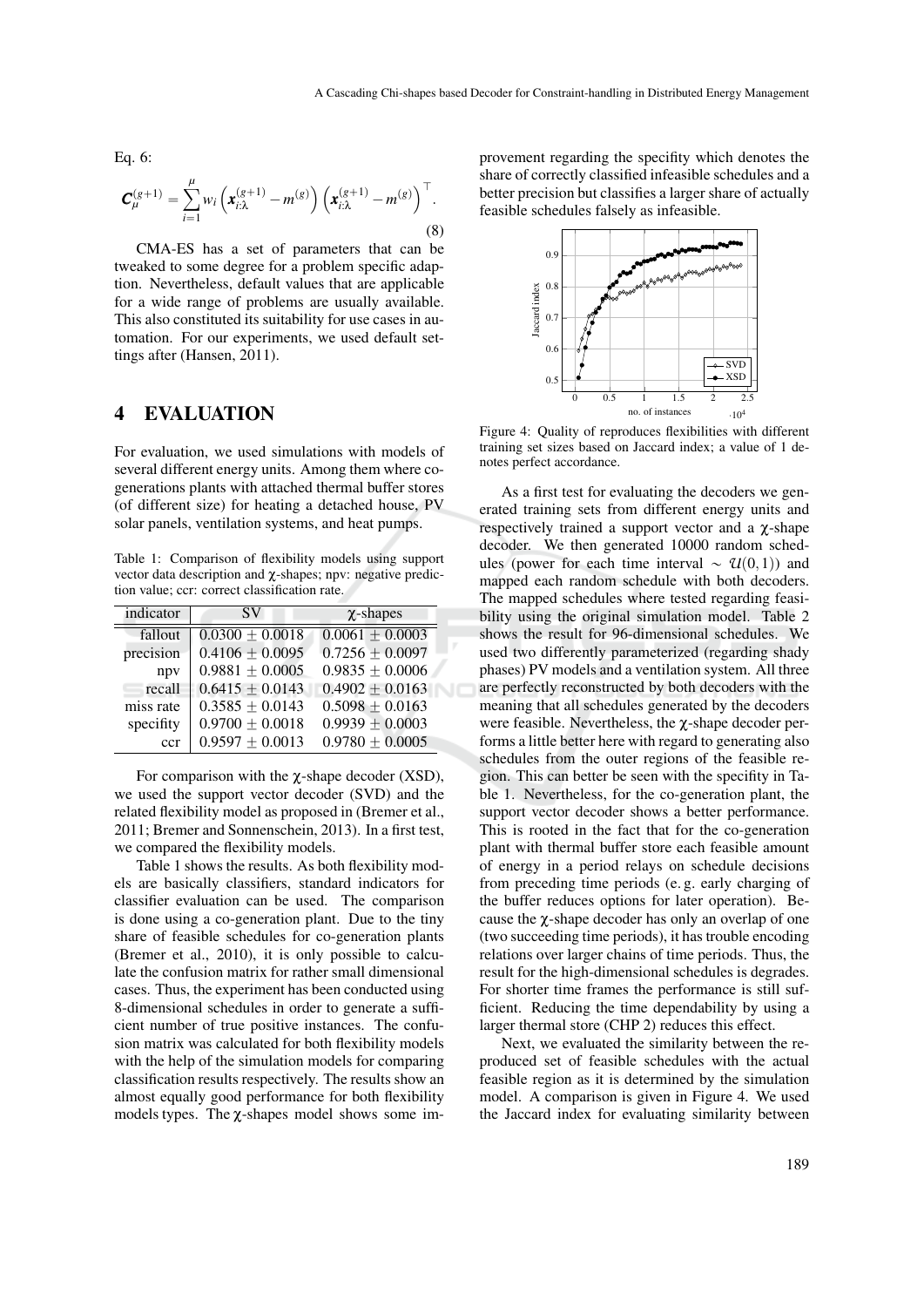DER SVD XSD  $\begin{array}{|l|l|l|} \hline \text{PV 1} & 1.0000 \pm 0.0000 & 1.0000 \pm 0.0000 \\ \hline \text{PV 2} & 0.9998 \pm 0.0001 & 1.0000 \pm 0.0000 \\ \hline \end{array}$ PV 2  $\begin{bmatrix} 0.9998 \pm 0.0001 & 1.0000 \pm 0.0000 \\ 1.0000 + 0.0000 & 1.0000 + 0.0000 \end{bmatrix}$ tilation  $\begin{array}{c|c} 1.0000 \pm 0.0000 & 1.0000 \pm 0.0000 \\ \text{CHP 1} & 0.9434 + 0.1265 & 0.3422 + 0.0173 \end{array}$ CHP 1  $\begin{array}{|l} 0.9434 \pm 0.1265 & 0.3422 \pm 0.0173 \\ 0.7521 \pm 0.2267 & 0.7453 \pm 0.0087 \end{array}$  $0.7521 \pm 0.2267$ 

Table 2: Comparison of the share of correctly reproduced feasible schedules for SVD and XSD for 96-dimensional schedules.



Figure 5: Comparison of training time of SVD and XSD for different training set size.

the region that is covered by two point clouds. Thus, we can compare the similarity between a set of schedules generated by the simulation model and a set of random schedules that has been mapped by a decoder. As Figure 4 shows, the  $\chi$ -shape approach needs a larger training set than the support vector approach but then outperforms the SVD in terms of similarity of the reproduced region to the original one.

Needing larger training sets is always an issue regarding performance of the approach. Hence, we compared the computation times of SVD and XSD for both training and usage. From analytics it is already known that training can be done in average case for the SVD in  $O(n^2)$  with training set size *n*, if approximated and for the XSD in  $O(d \cdot n \cdot \log n)$  with *n* schedules of dimension *d* (Duckham et al., 2008; Bremer et al., 2011). The impact in practical applications



Figure 6: Comparison of mapping performance of SVD and XSD for different training set size (and resulting number of support vectors and polygon lines).



Figure 7: Example result for planning 750 co-generation plants with residual error.

can be seen in Figure 5. For usage, the performance of the SVD is determined by some matrix operations with a matrix size of  $n_s \ll n$ ; and thus by the number of support vectors *n<sup>s</sup>* . The XSD approach needs a calculation of the intersection  $d - 1$  times and thus depends on the number of edges of the set of polygons. In practice, XSD is only slightly slower than SVD. Especially for larger training set sizes when the approximated boundary becomes smoother and thus fewer line segments have to be intersected; cf. Figure 6. Nevertheless, there is still room for improvement with concepts e.g. from ray-tracing.

Finally, we tested the XSD in some practical optimization problems. Figure 7 shows an exemplary result for the predictive scheduling problem with 750 co-generation plants. In predictive scheduling for each unit in a set of energy units, a schedule has to be found such that a desired target load profile is resembled as close as possible for a given time frame (Sonnenschein et al., 2014). Because all individual schedules have to be taken from the individual feasible region of the respective energy units, the optimization algorithm has to use decoders for generating candidate solutions. More formal, we want to minimize the distance  $\delta$  (e.g. Euclidean) between target load profile ζ and the sum of individual schedules for units  $u: \delta(\sum_{u \in U}, \zeta) \to \min$ . For solving this problem we use the CMA-ES approach as described before.

The upper chart shows the desired target load profile (artificially chosen such that a residual error of zero is theoretically possible) and as result the aggregated load profile of the co-generation plants; the lower shows the residual error. The mean absolute percentage error for the experiment was  $0.00451 \pm$ 0.00479.

### 5 CONCLUSION

The task of flexibility modelling is an important prerequisite to many planning and control tasks in the smart grid. We presented a novel model and decoder